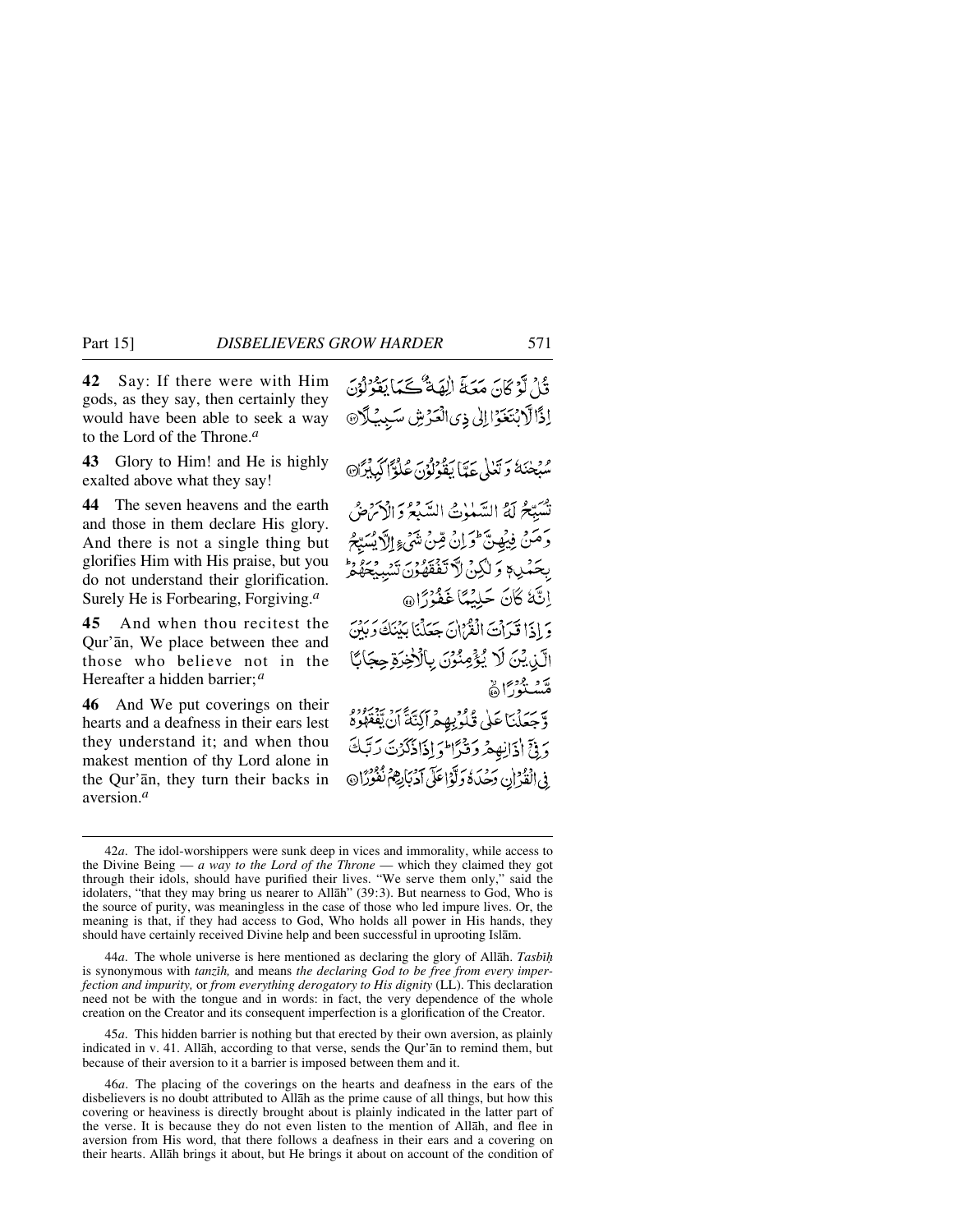**47** We know best what they listen to when they listen to thee, and when they take counsel secretly, when the wrongdoers say: You follow only a man deprived of reason.

**48** See, what they liken thee to! So they have gone astray, and cannot find the way.

**49** And they say: When we are bones and decayed particles, shall we then be raised up as a new creation?

**50** Say: Be stones or iron,

**51** Or some other creature of those which are too hard (to receive life) in your minds!*<sup>a</sup>* But they will say: Who will return us? Say: He Who created you at first. Still they will shake their heads at thee and say: When will it be? Say: Maybe it has drawn nigh.*<sup>b</sup>*

**52** On the day when He will call you forth, then will you obey Him, giving Him praise, and you will think that you tarried but a little (while).

نَحْنُ أَعْلَمُ بِمَا يَسْتَمِعُوْنَ بِ لَمْ إِذْ تشتَهِعُوْنَ الْنَكَ وَإِذْ هُمْ نَجْوٌى إِذْ يَقُونُ الطُّلِمُوْنَ إِنْ تَتَّبِعُونَ الْأَرَجُلَّا مەد دەس<br>ھىيىچۇ ئرا أَنْظُرْكَنْفَ ضَيَّ بُوْا لَكَ اكْأَهْنَتَالَ فَضَلَّوُا فَلَا يَسْتَطِيْعُونَ سَبِيْلًا @ دَ قَالَوْٓا مَاذَا كُنَّا عِظَاهَا وَدْوَادًا مَانَّا بر ......<br>لمبعوثون خَلْقَا جَدِينًا @ قُلْ كَوُنُوٗا حِجَابَهَةً أَوۡ حَيِانَ مَّاَاهَ آؤ خَلْقَاً بِعِيمَا يَكْبُرُ فِي صُدُوْرِكُ حَمْ مَسْبَقَوْلَوُنَ مَنْ تَعْبِكُ نَا فَثَلِ الَّذِي فَطَرَكُمْ أَوَّلَ مَدَّةٍ ۚ فَسَيُنْغِضُونَ إِلَيْكَ وود ود عربي دوري ميني هم السياسي.<br>رء دسهفر ديفونون ميني هم السياسي. عَسَى آنْ يَكُوْنَ قَرِيْبًا۞ برد برو وبرود برديد ووربر برد.<br>بومريداغولگرفتستجيبون بحَمْدِبَع وَتَظُنُّوْنَ إِنْ لَيَّتَّتُكُمُ إِلَّا قَبِلِنَاً هَ

# SECTION 6: **Punishment must follow**

**53** And say to My servants that they speak what is best. Surely the دَ قُلْ لِّعِبَادِيُ يَفْرُدُوا الَّبَيْيِ هِيَ أَحْسَنُ ۚ اِنَّ الشَّيْطُنَ يَدْرُعُ بَيْنَهُمْ إِنَّ الشَّيْطُنَ

51*a*. The Arabs denied a life after death, giving as an argument that they would be reduced to decayed particles, and that hence there was no possibility of their being raised to life again. They are told that a life after death must follow even if they could change themselves into stones. And the spiritual life with which they were quickened by the Holy Prophet, notwithstanding their hard-heartedness — "they were like rocks, rather worse in hardness" (2:74) — afforded a clear proof of the fulfilment of the statement made here.

51*b*. The shaking of the head is to indicate one's disbelief in a thing. The answer, *maybe it has drawn nigh,* refers to the spiritual resuscitation of Arabia, which was now

their very hearts and ears. This is made very clear in 7:179: "They have hearts wherewith they understand not, and they have eyes wherewith they see not, and they have ears wherewith they hear not."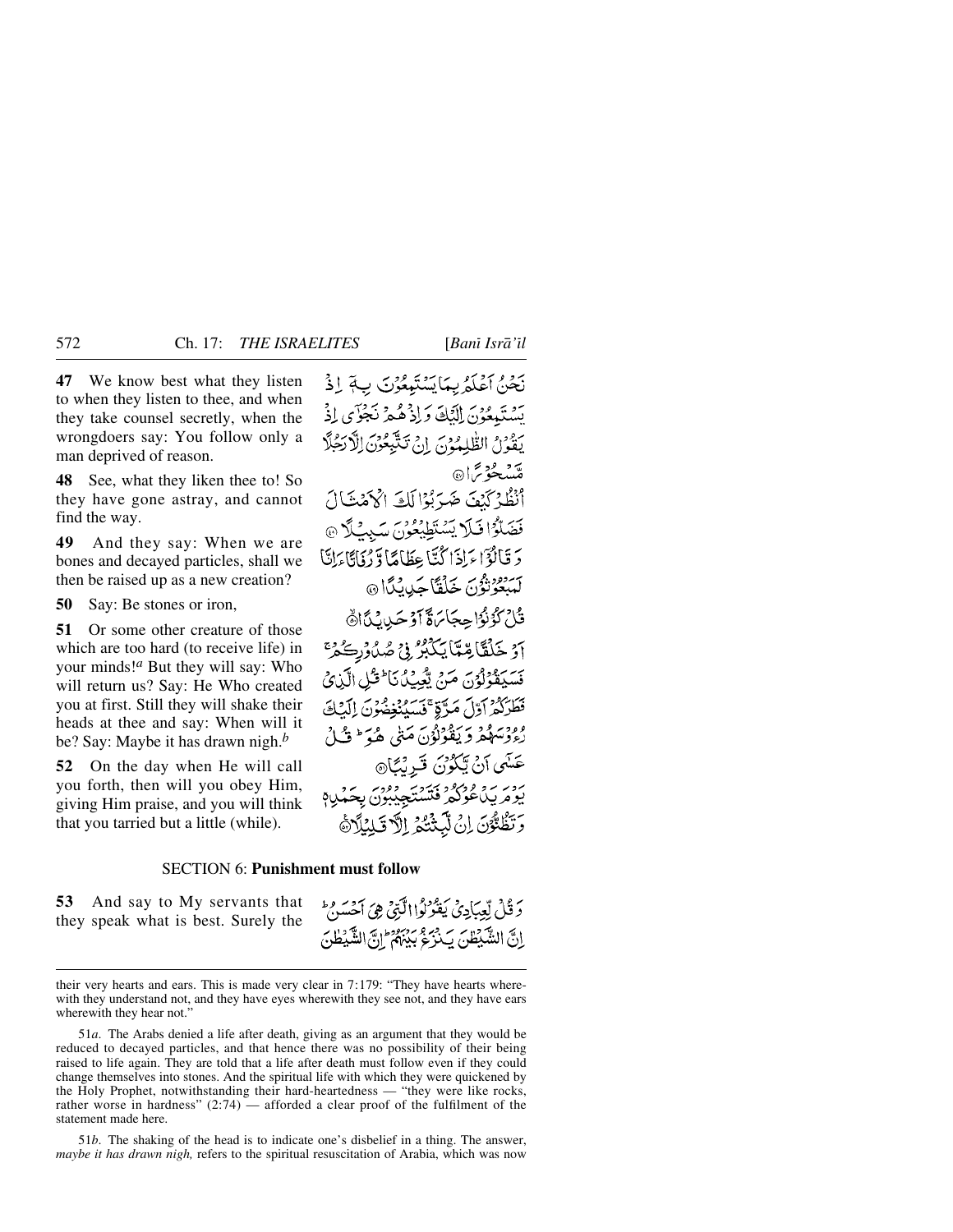devil sows dissensions among them. The devil is surely an open enemy to man.*<sup>a</sup>*

**54** Your Lord knows you best. He will have mercy on you, if He please, or He will chastise you, if He please. And We have not sent thee as being in charge of them.*<sup>a</sup>*

**55** And thy Lord best knows those who are in the heavens and the earth. And certainly We made some of the prophets to excel others,*<sup>a</sup>* and to David We gave the Zabūr.

**56** Say: Call on those whom you assert besides Him; they have no power to remove distress from you nor to change.

**57** Those whom they call upon, themselves seek the means of access to their Lord — whoever of them is nearest — and they hope for His mercy and fear His chastisement. كَانَ لِلْإِنْسَانِ عَدْوًا مُّبِيْنًا ﴾

روبرد ديرو برودان پښايرخمکمر<br>رېگمراغلمرېکو ان پښايرخمکمر ادان يتنبأ بعُبدٌ بسكو وسادير إن عَلَيۡهِمۡ وَكِيۡلًا۞ وَتَرَبُّكَ آَعَلَمُ بِمَنْ فِي السَّلْوٰتِ

وَالْأَمْرَضِ وَكَقَدْ، فَصَّلْنَا بَعَضَ النَّبِيِّنَ عَلَىٰ بَعْضٍ وَّ أَنَيْنَنَا دَاؤِدَ زَبُوْتِرَا۞

قَلْ ادْعُوا الَّذِينَ زَعَمْنْدُرُّسِّنْ دُوْنِهٖ فَلَا يَمْلِكُوْنَ كَشْفَ الصَّرِّعَنَكُمْ وَلَا تَحْوِيْلَانَ

وَلَيْكَ الَّذِينَ يَدَعُونَ يَبْتَغُوْنَ إِلَى رَبِّهِعُ الْوَسِيْلَةَ آيَّهُ وَمِنْ مِنْ وَمِنْ وَمِنْ روسته ويجافون عذابة إنّ عذاب

54*a*. It should be noted that in this verse, as elsewhere, *mercy* is mentioned first, thus showing that Divine mercy has precedence over Divine retribution.

to be accomplished through the Holy Prophet, as an indication of the greater Resurrection. The next verse makes it clear: *Then will you obey Him, giving Him praise.* Fifteen years after this the whole of Arabia resounded with Divine praises.

<sup>53</sup>*a*. The Muslims — My servants — are here enjoined to be very kind when they speak to the disbelievers. It is related that when the Muslims complained to the Holy Prophet that they were abused by the idolaters, they were told to be kind and not to retaliate (JB). And why? Because it was the devil that was causing these quarrels. The words evidently imply that these dissensions were only transient, and that the two parties would again become united.

<sup>55</sup>*a*. By saying that some of the prophets are made to excel others, the excellence of the Holy Prophet over others is implied. David is specially mentioned, because, as stated in the Psalms, he prayed for the utter destruction of his enemies, whereas the above two verses show that the Holy Prophet was enjoined to deal mercifully with his opponents. As regards David's invoking curses and destruction on wicked judges and on his enemies, see the Psalms: "Break their teeth, O God ... let them melt away as waters ... let them be as cut in pieces ... let every one of them pass away" (Ps.  $58:6-8$ ); "Be not merciful to any wicked transgressors" (Ps. 59:5); "Consume them in wrath, consume them that they may not be" (Ps. 59:13). For *Zab∂r,* see 3:184*a*.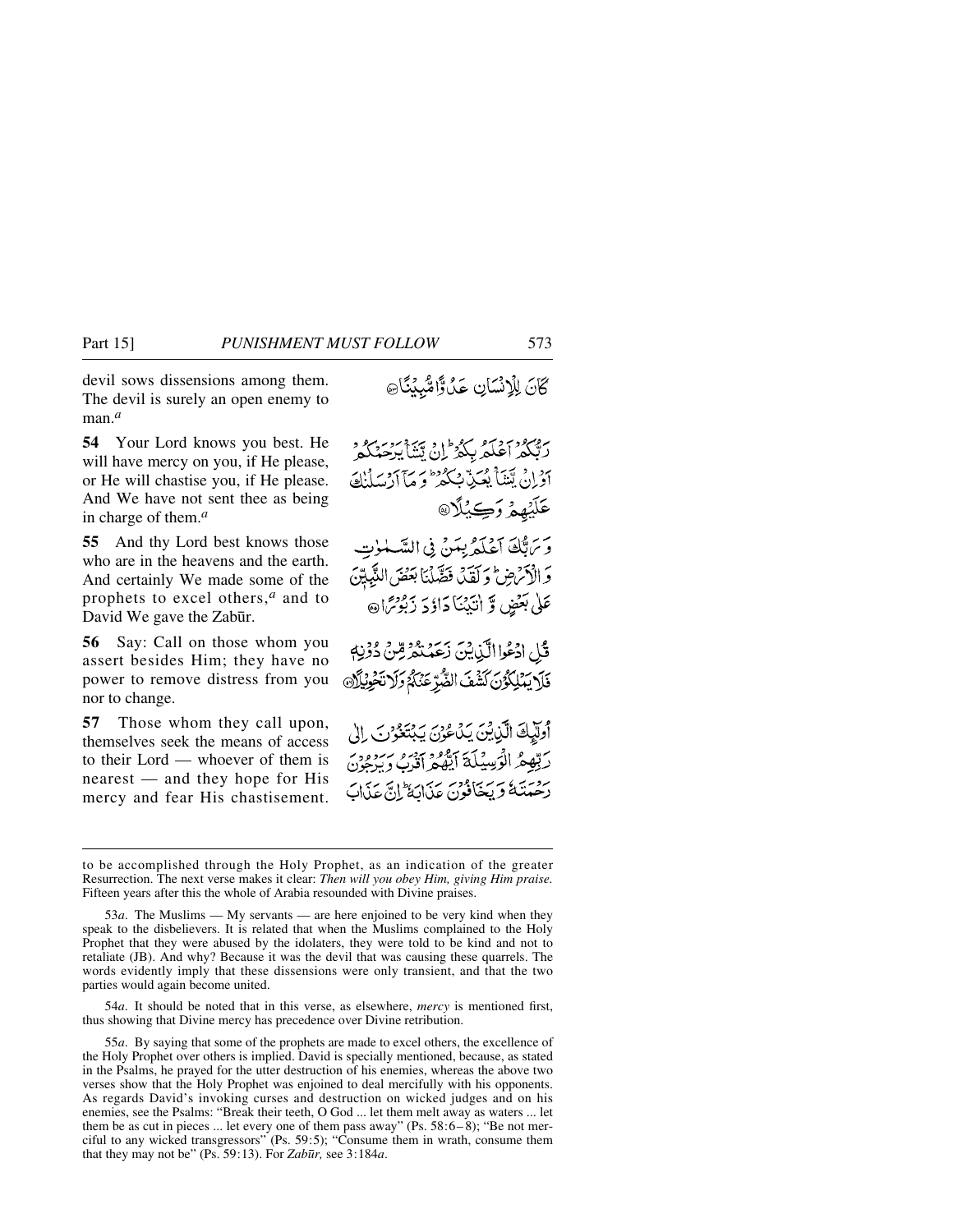Surely the chastisement of thy Lord is a thing to be cautious of.*<sup>a</sup>*

**58** And there is not a town but We will destroy it before the day of Resurrection or chastise it with a severe chastisement. That is written in the Book.*<sup>a</sup>*

**59** And nothing hindered Us from sending signs, but the ancients rejected them.<sup>*a*</sup> And We gave to Thamūd the she-camel, a manifest sign, but they did her wrong, and We send not signs but to warn.

**60** And when We said to thee: Surely thy Lord encompasses men.*<sup>a</sup>* And We made not the vision which We showed thee but a trial for men,*<sup>b</sup>* ترتك كآنَ مَجْذَرُوْتِرَانَ

وَإِنْ مِّنْ قَدْنَةِ إِلاَّنَحْنُ مُهْلِكُمُهَا قَبَلَ يَؤْمِ الْقِيْمَةِ آَوْ مُعَنِّ بُوُهَا عَذَابًا شَرِينَ النَّكَانَ ذٰلِكَ فِى الْكِتْبِ مَسْطُوَّرَك وَمَا مَنِعَنَا أَنْ تَرْسِلَ بِالْأَيْتِ إِلَّا أَنْ كَذَّبَ بِهَاَالْدَوِّيْوْرَ وَإِنَّ بَنَا شَهْزَدَ النَّاقَةَ مُبْصِرَةً نَظَلَمُوْابِهَا وَمَانْرُسِلُ **بِالْأَيْتِ إِلَّا تَخْرِيْقَا®** وَإِذْ قُلْنَا لَكَ إِنَّ رَبَّكَ آجَاطَ بِالنَّاسِ \* وَ مَا جَعَلْنَا الرُّّءَيَا الَّتِيِّ آرَسُكَ الْأَفِتْنَةَ

لِّلنَّاسِ وَالشَّجَرَةَ الْمَلْعُونَةَ فِي الْفَرْانِ

58*a*. There is a prophetical reference here to great disasters which would ruin populous towns. The addition of the words "before the day of Resurrection" clearly points to the fact that the destruction of the towns does not refer to the end of things. The Second World War has but given us a glimpse of what is yet in store for this world, if a Third War breaks out. Already we have seen the fulfilment of this prophecy in the destruction of populous towns in almost every country of the world on an unprecedented scale, but it is nothing compared with the havoc which the atom bomb or the hydrogen bomb and other inventions of this modern age are likely to work, if the mad struggle for power is not ended. It should be noted that the prophecy of the ruination of populous towns is here mentioned as a part of the Divine scheme in the ultimate triumph of Islåm with which this chapter deals, and hence the reference to the sending of signs in the next verse.

59*a*. After speaking of a great sign in the latter days, the destruction of towns on a large scale, this verse speaks of a general law that God has always been sending signs to establish truth, and that nothing ever hindered Him from sending signs, though such signs were rejected by the people to whom they were sent. It is further made clear that signs are sent to warn people of the evil consequences of doing evil.

60*a*. *Aƒå∆a (*root *ƒau∆) bi-hß* means *he encompassed* or *surrounded him, he had him in his grasp* (LL). By *men* are meant *those who opposed the Truth,* the reference being to the utter discomfiture of the enemy.

60*b*. The reference here is to the *vision of Ascension* or *the Mi'råj* (B. 63:42), which was really a prophecy of the ultimate triumph of Islåm; see 1*a.* There has been a differ-

<sup>57</sup>*a*. This verse and v. 56 seem to refer to the worship of prophets, saints, and rabbis by the Christians and the Jews. Explaining the words *whom they call upon,* JB adds, *as the angels and Jesus and his mother and Ezra.* These divinities, it is argued, themselves hoped for Divine mercy and feared His retribution; the nearer a person to the Divine Being, the greater was his hope of mercy and his fear of punishment if he disobeyed.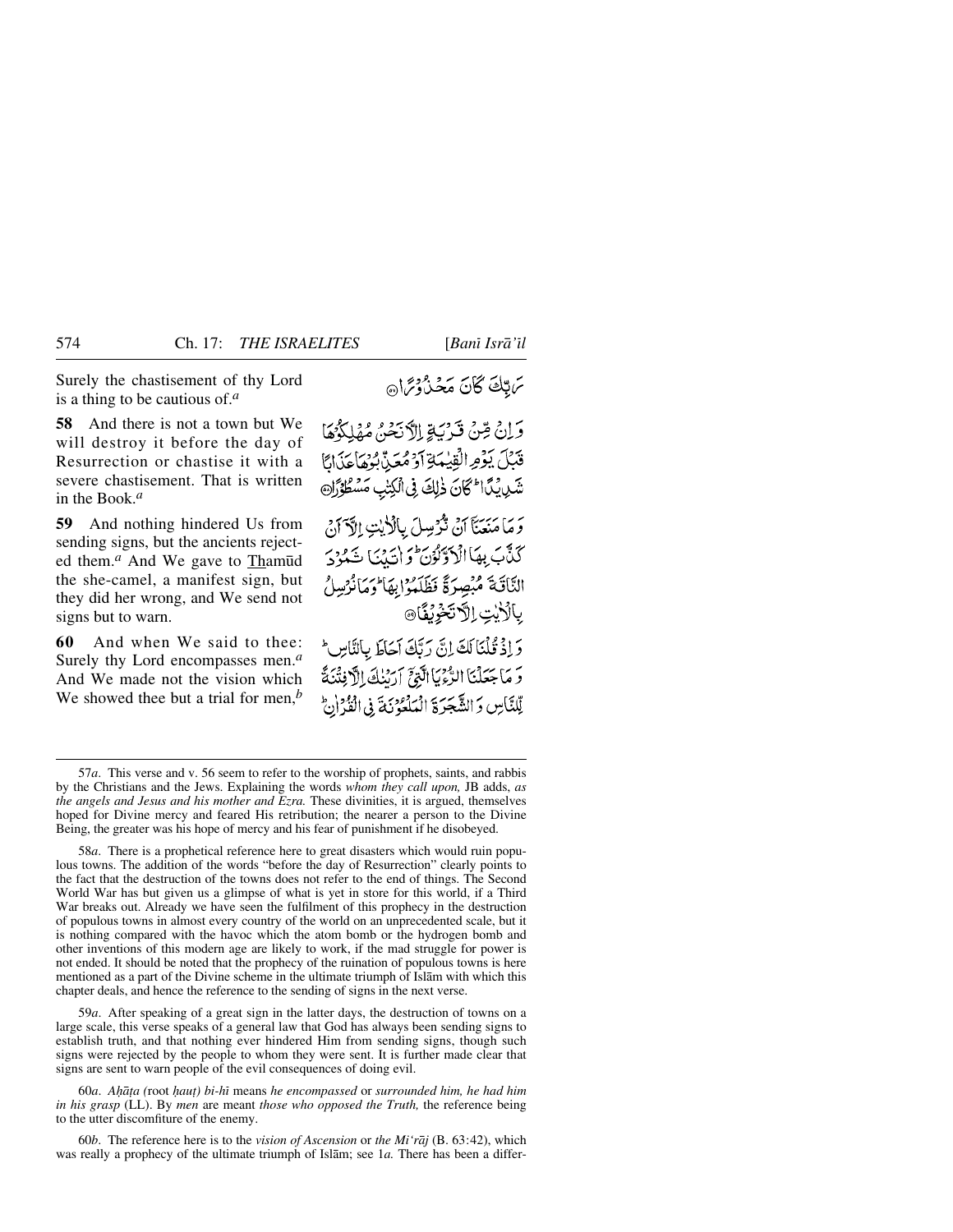as also the tree cursed<sup> $c$ </sup> in the Qur'an. And We warn them, but it only adds to their great inordinacy.

SECTION 7: **The Devil's Opposition to the Righteous**

**61** And when We said to the angels: Be submissive to Adam; they submitted, except Iblis.<sup>*a*</sup> He said: Shall I submit to him whom Thou hast created of dust?

وَاذْ قُلْنَا لِلْمَلَيْكَةِ اسْجُلُوْالِلَامَ فَسَجَلُوْا إِلَّاَ إِلَيْلِيْسَ ۖ قَالَ ءَ ٱسْجُدُ لِمَنْ خَلَقْتَ طِبْنَانَّ قَالَ الرَّبِيَّكَ هٰذَاالَّيْنِيُّ كَرَّمَتَ عَلَىَّ

لَيِنْ آخَرَتَنِ إِلَىٰ يَوْمِ الْقِيْمَةِ لَاَحْتَيْكَنَّ

رَ يُخَوِّنُهُمْ لَهَ) يَزِيْهُمُ الآطُغَيَانَّا كَبِيْرَانَّ

**62** He said: Seest Thou? This is he whom Thou hast honoured above me! If Thou respite me to the day of

ence of opinion among the learned as to whether the Holy Prophet's Ascension was bodily or spiritual; the majority adhere to the first view, but among those who hold the latter view there are personages of sound opinion, such as 'Å'ishah and Mu'åwiyah. In view of the plain words of the Qur'ån, however, which refer to the Ascension as being *the vision which We showed thee,* the opinion of the majority must be rejected. The sayings of the Holy Prophet support this view. Thus in a report it is stated that the angel came to him *on another night when his heart saw, and the Prophet (peace be on him), his eyes slept but his heart did not sleep; and such are the prophets, their eyes sleep but their hearts do not sleep, then Gabriel accompanied him and he carried him to heaven* (B. 61:24). The concluding words of another report which speaks of the *Mi'råj* are: "And he awoke and he was in the Sacred Mosque" (B. 98:37). In another report the words describing the condition in which he was at the time of Ascension are, *whilst I was in a state between that of one sleeping and one awake* (B. 59:6). In fact, it is quite true that he was not asleep — he was in a vision, but at the same time it was not a corporeal Ascension. He was actually carried to the Holy Presence, and he was shown great wonders, but it was in spirit that he was carried, and it was with the spiritual eye that he saw those wonders, not in body and with the physical eye, for things spiritual can only be seen with the spiritual eye. And this vision had an important significance. He saw it at a time when his condition was, to human seeming, one of utmost helplessness, and he was shown that a great future lay before him. His opponents, as usual, disbelieved in such visions, and laughed at him.

60*c*. The cursed tree is the tree of *zaqq∂m* (B. 63:42). According to the Holy Qur'ån, every good action is a good tree and every evil action is an evil tree. One explanation of the cursed tree being a trial for the disbelievers is given in 37:62*a.* But the statement is made here in contrast with the Prophet's vision, and both, in fact, have a deeper significance. As the Prophet's vision signified his future triumph and gave an indication of the greatness to which Islåm would rise, the statement made elsewhere that the tree of *zaqq∂m* was the food of sinners (44:43, 44) contained a prophecy of the discomfiture of the enemies of Islåm, telling them that a deadly food was in store for them. It was these two prophecies that the opponents laughed to scorn, hence they were a trial for them. And the reason why the vision and the statement about the cursed tree are conjoined is thus evident. The triumph of Islåm and the discomfiture of the enemy went hand in hand.

61*a*. See 2:34*a,* 34*b,* 34*c.* For man's creation from dust, see 7:12*a*.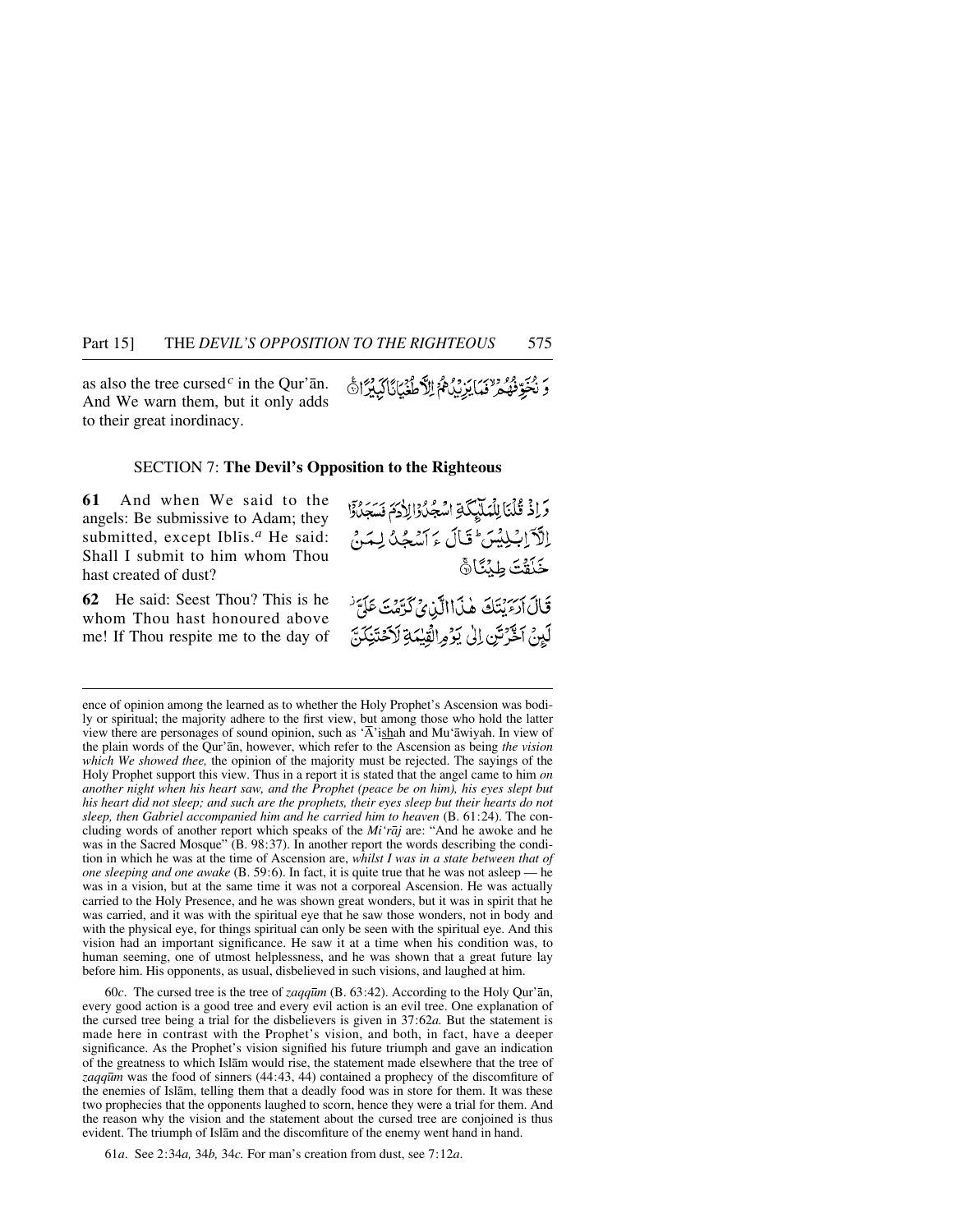Resurrection, I will certainly cause his progeny to perish except a few.

**63** He said: Begone! whoever of them follows thee surely hell is your recompense, a full recompense.

**64** And incite whom thou canst of them with thy voice,*<sup>a</sup>* and collect against them thy horse and thy foot,*<sup>b</sup>* and share with them in wealth and children,*<sup>c</sup>* and promise them. And the devil promises them only to deceive.

**65** My servants — thou hast surely no authority over them.*<sup>a</sup>* And thy Lord suffices as having charge of affairs.

**66** Your Lord is He Who speeds the ships for you in the sea that you may seek of His grace. Surely He is ever Merciful to you.

**67** And when distress afflicts you in the sea, away go those whom you call on except He; but when He brings you safe to the land, you turn away. And man is ever ungrateful.*<sup>a</sup>*

**68** Do you then feel secure that He will not bring you low on a tract of دُبِّ تَتَةَ الَّا قَلِيْلَا

قَالَ اذْهَبْ فَعَنْ تَبْعَكَ مِنْهُمْ فَبَالٌ جَهَنَّهُ جَيَآؤُكُمْ جَزَآءٌ مَّوَفَوْسٌ هَ وَاسْتَغَذِّنْرِ مَنِ اسْتَطَعَتَ مِنْهُمُّ بِصَوْتِكَ وَالْجَلِبْ عَلَيْهِمْ بِخَيْلِكَ وَرَجِلِكَ وَشَارَكُهُمْ <u>في الْأَمْوَالِ وَ الْأَدْ لَادِ وَعِدْهُ هُيْمٍ \* وَ مَبَأَ</u> بَعِيدُهُمْ الشَّيْطُنُ إِلَّا غَرُورَا۞ اِنَّ عِبَادِيُّ لَبَيْسَ لَكَ عَلَيْهِمْ سُلْطُنٌ ۚ وَكَفَىٰ بِدَيْكَ دَڪِئلَا۞ رَبُّهُمُ الَّيْائِي يُنْزِجِيُ لَكُمُ الْفَلْكَ فِي الْبَحْرِ لِتَدْتَعُوْ ٰ إِمِنْ فَضْلِهِ ۚ إِنَّهُ كَانَ بِٱلْمُ رَحِيْنًا ۞ دَ إِذَاهَ يَتَكُمُّ الضَّرُّ فِي الْبَحْدِضَلَّ مَنْ نَدْ، عُوْنَ إِلاَّ إِيَّاهُ عَ فَلَمِّاً نَجْبِعِكُمْ إِلَى الْبَدِّ آعْرَضْتُمْ فَرِكَانَ الْإِنْسَانُ كَفَوْسً ا ۞

آقَاًمِنْتُكُمْ أَنْ يَخْسِفَ بِكُمْ حَانِبَ الْبَرّ أَوْ يُرْسِلَ عَلَيْكُمْ حَاصِبًا تَقْرَلَا تَجِدُوْا

64*c*. The sharing of the devil in wealth signifies *everything spent unlawfully* or *acquired unlawfully;* and *sharing in children* is in reference to *committing fornication, which results in illegitimate births* (JB).

65*a*. *My servants* may include all men. The devil will say to the sinners: I had no authority over you (14:22); see 14:22*c*.

67*a*. A true picture is drawn here of human nature, which turns to Allåh in affliction but forgets Him in ease.

<sup>64</sup>*a*. The devil is here compared with a coward who comes with great show but little real force, and who, if shown the least resistance, retreats at every step. According to I'Ab, *every inviter who invites* (others) *to the disobedience of Allåh is a satan uttering the cry* (JB).

<sup>64</sup>*b*. The forces of the devil are no other than the evildoers, those going quickly into evil being likened to horsemen and those who walk slowly in their evil course being likened to infantry. According to JB, by the *devil's horse and foot* are meant *fast riders* and *slow walkers in disobedience*.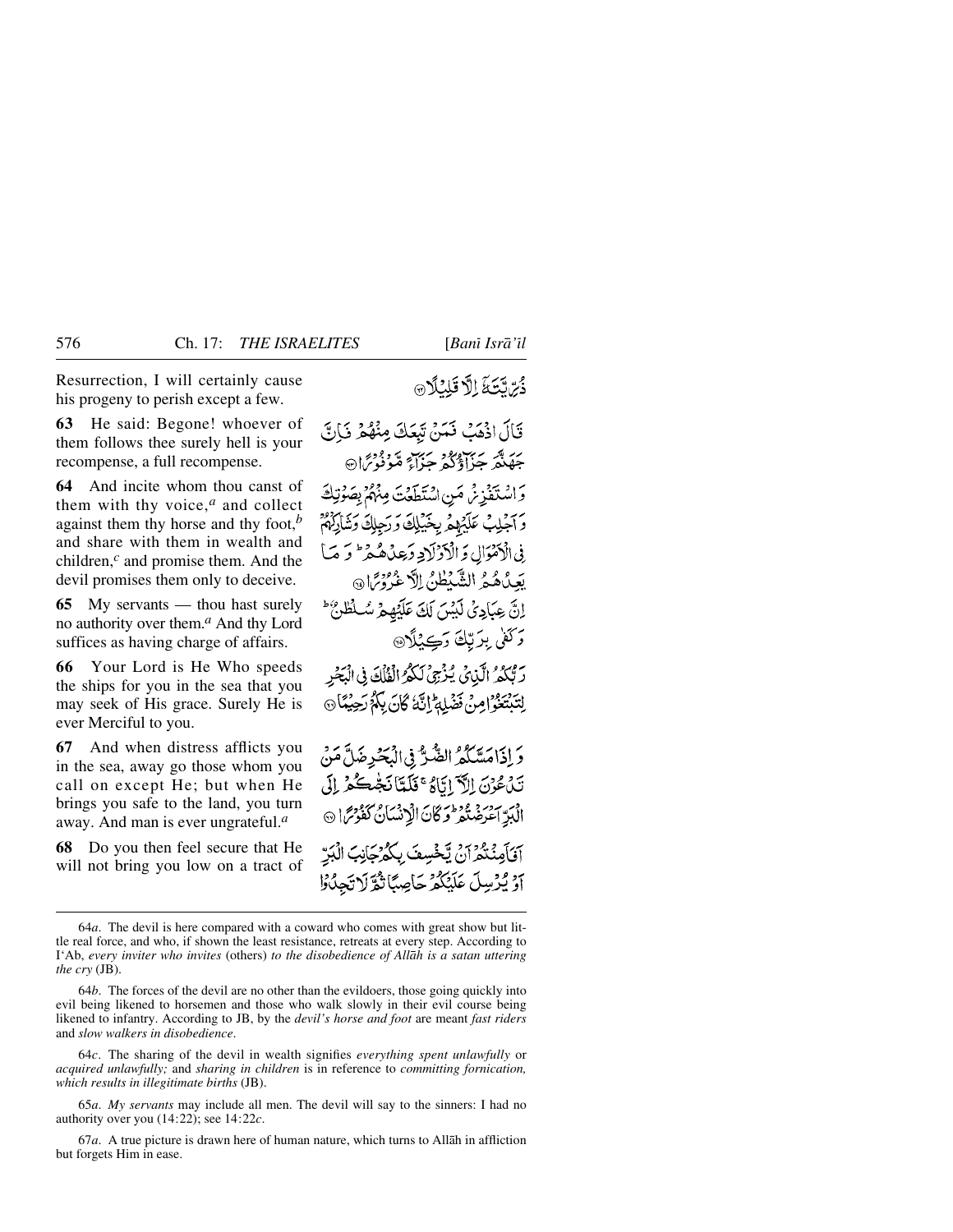land, or send on you a violent wind? *<sup>a</sup>* Then you will not find a protector for yourselves;

**69** Or, do you feel secure that He will not take you back into it another time, then send on you a fierce gale and thus overwhelm you for your ungratefulness? *<sup>a</sup>* Then you will not find any aider against Us in the matter.

**70** And surely We have honoured the children of Adam, and We carry them in the land and the sea, and We provide them with good things, and We have made them to excel highly most of those whom We have created.

آمْرِ آمِنْكُمْ أَنْ يُعِيدِبْالْكُرْفِيْكِ تَارَةٌ أَنْزَلَ فَكَرْسِلَ عَلَيْكُمْ قَاصِفًا مِّنَ الرِّيْحِ فَيُغْزَقُهُمْ بِيمَا كَفَرَنْهُمْ تَثْمَرَّ لَا تَجِنُّوْا لَكُمْ عَلَيْنَا به تَبِيُعَا® ربية ورسمية بن اربر سر سداده.<br>ولقلاكرمنا بني ادمرد حَبلنْهُمْ الْبَرِّ وَالْبَحْرِ وَيَهْدَفْهُمْ قِنَّ الطَّيِّبْ

وَفَصَّلْنَهُمْ عَلَىٰ كَثِيْرِ مِّتَّنْ خَلَقْنَا تَفْضِيَهِ

#### SECTION 8: **Opposition to the Prophet**

**71** On the day when We shall call every people with their leader:*<sup>a</sup>* then whoever is given his book in his right hand, these will read their book; and they will not be dealt with a whit unjustly.*<sup>b</sup>*

**72** And whoever is blind in this (world) he will be blind in the

يَهْدِمَهِ زَيْيُءُوْا كُلٌّ أَنَاسٍ بِإِمَاهِهِمْ ۚ فَيَمَنَّ أَرْتِيَ كِتَبَهَّ بِيَبِيِيْنِهِ فَأُولَّيْكَ يَقْرَءُوْنَ كِتْبْهُمْ وَلَا يُظْلَمُوْنَ فَبْنِيْلَا @

5 مَنْ كَانَ فِي هٰذِيَّةِ ٱعْنِي فَهُدَ فِي

69*a*. Distress is here likened to the sea.

71*a*. The meaning is that the righteous will follow the righteous leaders and the wicked will follow their wicked leaders. The word *imåm,* or *leader,* here, is interpreted in several other ways, meaning *scripture, prophet, law, book of deeds.* The last of these significances also suits the context, as the books of deeds are spoken of in the words that follow.

71*b*. This book is the one mentioned in v. 14, i.e., the effect of one's deeds, which will be brought before everyone in a palpable form on the day of Resurrection. The book of deeds is given in the right hand to those who hold the Book of God in their right hands here, i.e., act upon it. As against them are those spoken of in the next verse; they remain blind to the Book of God, so they will be blind in the Hereafter.

<sup>68</sup>*a*. *쌩ib* primarily means *a thrower* or *pelter of stones* and *r߃-un ƒå©ib-un* signifies *a violent wind that raises pebbles* (LL). The word is also applied to *a cloud raining hail.* It was by a violent wind that the combined forces of all the enemies of Islām were brought low in the battle of the Allies, when, besieging Madinah in the year 5 A.H., they had to flee in disorder.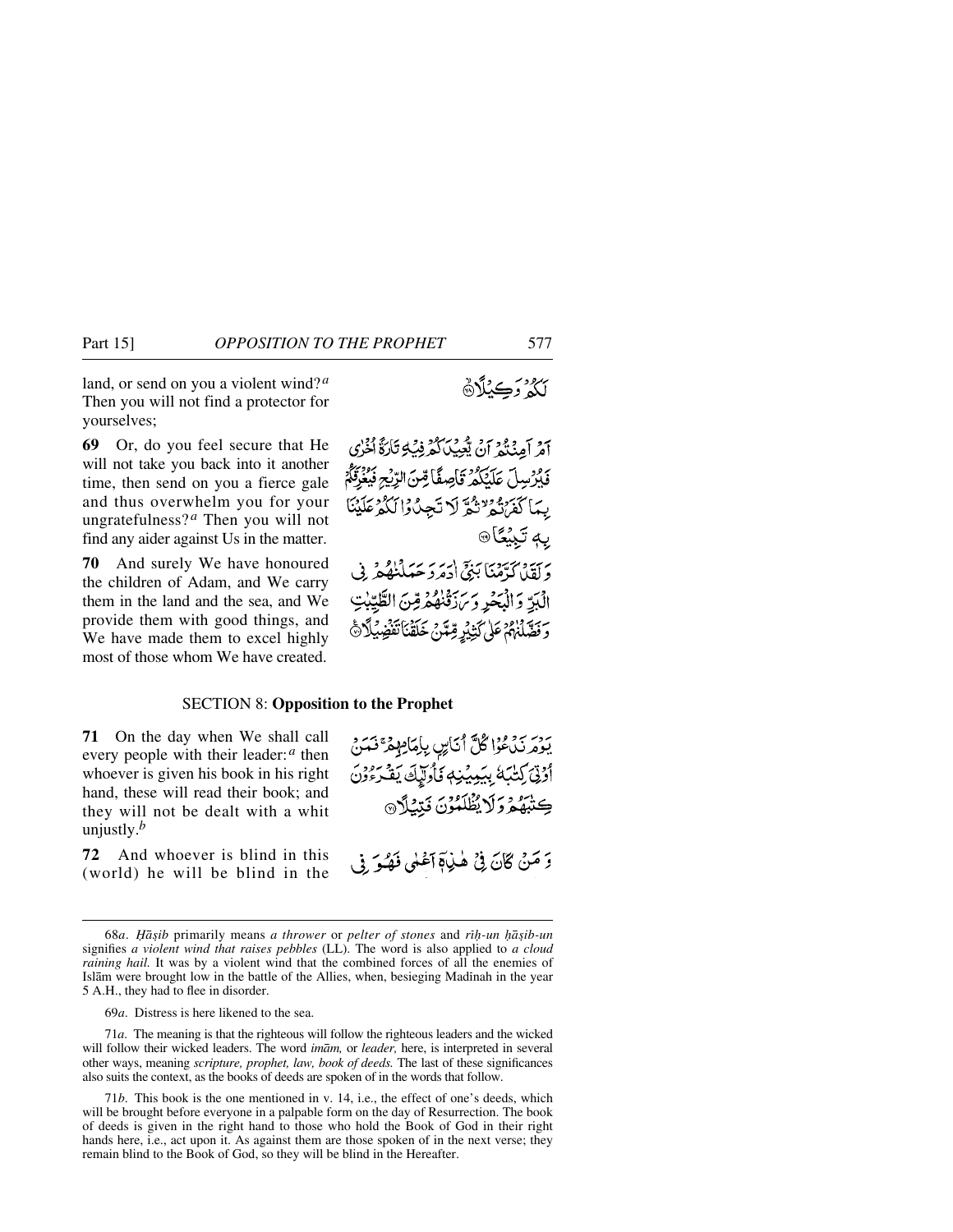Hereafter, and further away from the path.*<sup>a</sup>*

**73** And surely they had purposed to turn thee away from that which We have revealed to thee,*<sup>a</sup>* that thou shouldst forge against Us other than that, and then they would have taken thee for a friend.

**74** And if We had not made thee firm, thou mightest have indeed inclined to them a little;

**75** Then We would have made thee taste a double (punishment) in life and a double (punishment) after death, and then thou wouldst not have found any helper against Us.*<sup>a</sup>*

**76** And surely they purposed to unsettle thee from the land that they might expel thee from it, and then they will not tarry after thee but a little.*<sup>a</sup>*

الْأَخِرَةِ آَعْلَى وَأَضَلُّ سَبِيْلًا @

وَإِنْ كَادُوْالِيَفْتِنُوْنَكَ عَنِ الَّذِيَّ أَوْحَيْنَآ إِلَيْكَ لِتَفْتَرِيَ عَلَيْنَا غَيْرَةُ \* وَإِذَالاَّتَّخَذُوْكَ خَلِيْلاَ®

وَلَوْلَاَ أَنْ تُبَتَّنُنَّكَ لَقَدْ كِدْنَ تَرْكَحَنَّ الِّيُهِمُ شَيْئًا تَلِيُلَانَّةَ إذَالَادَ ثَنْكَ ضِعْفَ الْحَيْرِةِ وَضِعْفَ الْمَمَاتِ تُمَّ لَاتَجِنَّ لَكَ عَلَيْنَا نَصِيْرًا۞

وَ إِنْ كَادَوْالْكِسْتَفَدَّّوْنَكَ مِنَ الْأَرْضِ إِيُخْرِجُوْكَ مِنْهَا وَإِذَالَّا يَلْبَنُوْنَ خِلْفَكَ الأقلئلاه

75*a*. The word *idh-an* (*then* or *in that case*) refers to the concluding words of the last verse. It is thus made clear that notwithstanding all the attempts of his opponents, the Prophet never inclined to them in the least.

76*a*. When the opponents failed to make the Prophet swerve from the path of Truth, they planned to expel him from the land, though they were told beforehand that in that

<sup>72</sup>*a*. We are here told that those who remain blind to truth in this life remain blind in the life after death, which shows that it is here that a hellish life begins with spiritual blindness, and that the hell of the next life is also a blindness. This is corroborated by what is said in 57:12, that the faithful will have a light on that day.

<sup>73</sup>*a*. The commentators think the allusion to be an incident which happened at Madinah long after the revelation of this chapter. But there is a clear and well-authenticated incident regarding the attempt of the Quraish at Makkah, which, both as regards the offer of the Quraish and the firm reply of the Holy Prophet, exactly fits in with the statement of this verse and the one that follows. The chief men of the Quraish met in an assembly and invited the Prophet, saying to him that they were prepared to gather for him wealth or to make him their king, if he gave up speaking against their idols and their evil ways. The Prophet's reply was that he wanted neither of these things, but that it was for their welfare that he asked them to give up evil ways. On an earlier occasion, when a deputation of the Quraish went to Abū Țālib, the Prophet's uncle, to prevail upon him to dissuade the Prophet from speaking against their idols, and Abū Țālib told the Prophet that he, too, was unable to defend him against the Quraish, his reply was: "If they place the sun in my right hand and the moon in my left and ask me to give up my mission, I will not give it up until the truth prevail or I myself perish in the attempt" (IH).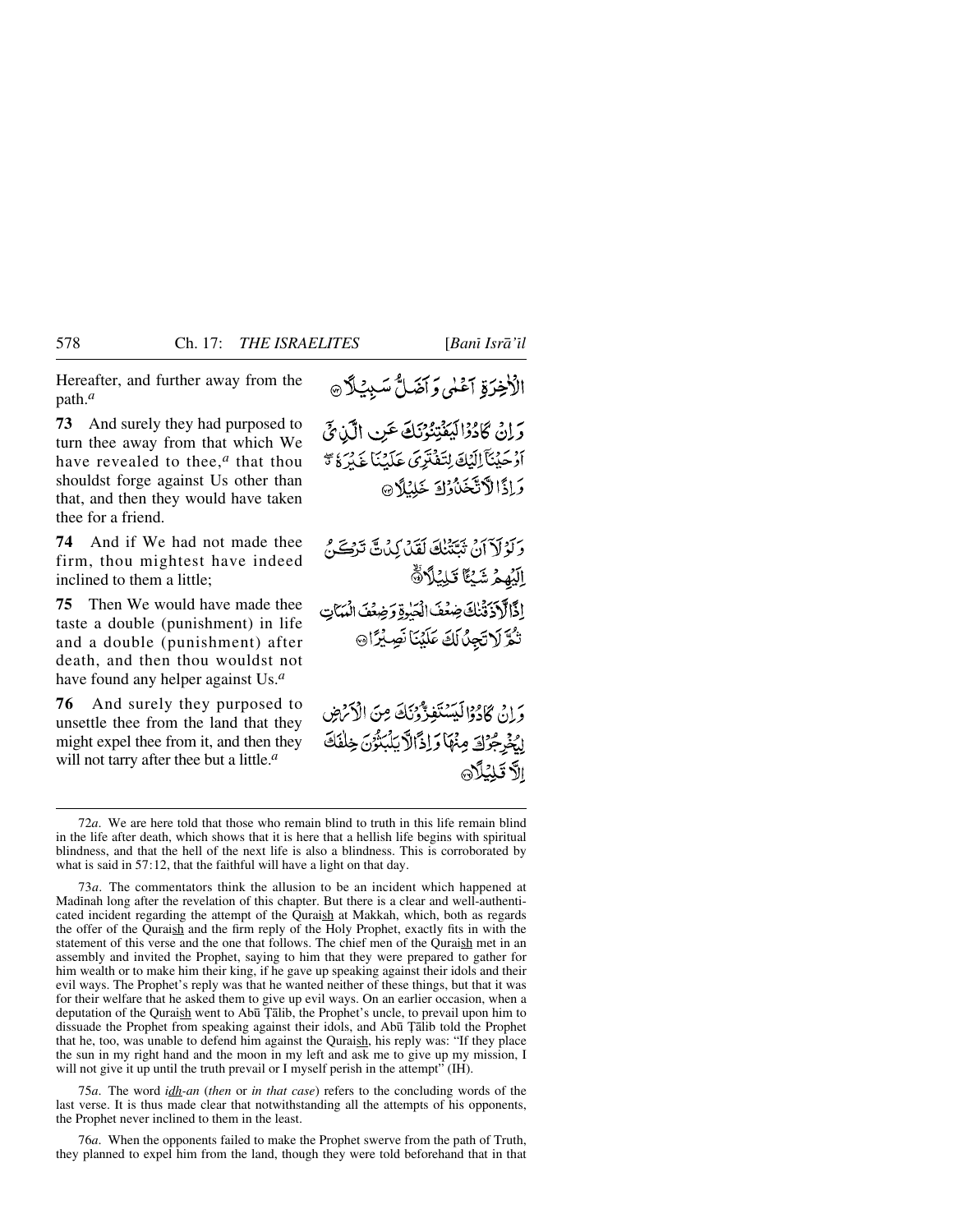**77** (This is Our) way with Our messengers whom We sent before thee, and thou wilt not find a change in Our course.*<sup>a</sup>*

#### SECTION 9: **Truth will prevail**

**78** Keep up prayer from the declining of the sun till the darkness of the night, and the recital of the Qur'ån at dawn. Surely the recital of the Qur'ån at dawn is witnessed.*<sup>a</sup>*

**79** And during a part of the night, keep awake<sup> $a$ </sup> by it, beyond what is incumbent on thee; maybe thy Lord will raise thee to a position of great glory.*<sup>b</sup>*

آقه الصَّلْوةَ لِدُلُّوُكِ الشَّمْسِ إِلَىٰ غَسَق الآيل وَ قُرْانِ الْفَجَرِ إِنَّ قَرْانَ الْفَجْرِ ڪَانَ **مَشْهُدُدً**ا هِ

وَصِنَ الَّذِيلِ فَتَهَجَّلُ بِهِ نَافِلَةً لَّكَ \* عَسَى أَنْ يَبْعَثَكَ رَبُّكَ مَقَامًا مَّعْدُوْدًانَ

78*a*. After describing how the opponents wanted to bring the Prophet's mission to failure by temptations as well as by threats and by their determination to get rid of him by all means, the Prophet is told to resort to prayer as a solution of the great difficulties with which he was beset. From the declining of the sun to sunset are two prayers, i.e., the *zuhr* and 'asr, or the early afternoon and later afternoon prayers, while from sunset till darkness there are two others, i.e., the *maghrib* and the *'ishå',* or the sunset prayer and the prayer at nightfall. The fifth is the morning prayer, which is called here the *Qur'ån al-fajr,* or *the recital of the Qur'ån at dawn*. Thus this verse, which is one of the very early revelations, mentions all the five prayers. It should be noted that the four prayers from *˚uhr* to *'ishå'* are mentioned together because they follow each other after small intervals, while the fifth, the morning prayer, which comes after a long interval, is mentioned separately. The name *Qur'ån al-fajr* given to it is an indication that there is usually a lengthy recitation of the Qur'ån in it. This recitation is called *mashh∂d* or *witnessed,* as there is greater concentration of mind at that time.

79*a*. *Tahajjud* is derived from *hajada,* which means *he slept in the night,* and also *he was wakeful in the night* (LL). The addition of *by it,* meaning *by means of prayer,* shows the latter significance to be the one meant here. In Islamic religious terminology *tahajjud* invariably denotes *the prayer said after rising from sleep,* in the latter portion of the night. It is not an obligatory prayer but, as stated here, it is the means of raising a man to *a position of great glory*. The time at which it is said is most suited for the concentration of mind and for communion with God.

79*b*, see next page.

سُنَّةَ مَنْ قَدْاَمْ سَلَّيَا قَبْلَكَ مِنْ رَّسُلِنَاوَلَاتَجِلُ لِسُنَّتِنَاتَحْوِيُلَاثَ

case they themselves would not retain power but for a short time. It was only eight years after the Hijrah that the Prophet entered Makkah as a conqueror.

<sup>77</sup>*a*. Elsewhere this law is stated thus: "And those who disbelieved said to their messengers: We will certainly drive you out of our land unless you come back into our religion. So their Lord revealed to them: We shall certainly destroy the wrongdoers, and We shall certainly settle you in the land after them"  $(14:13, 14)$ .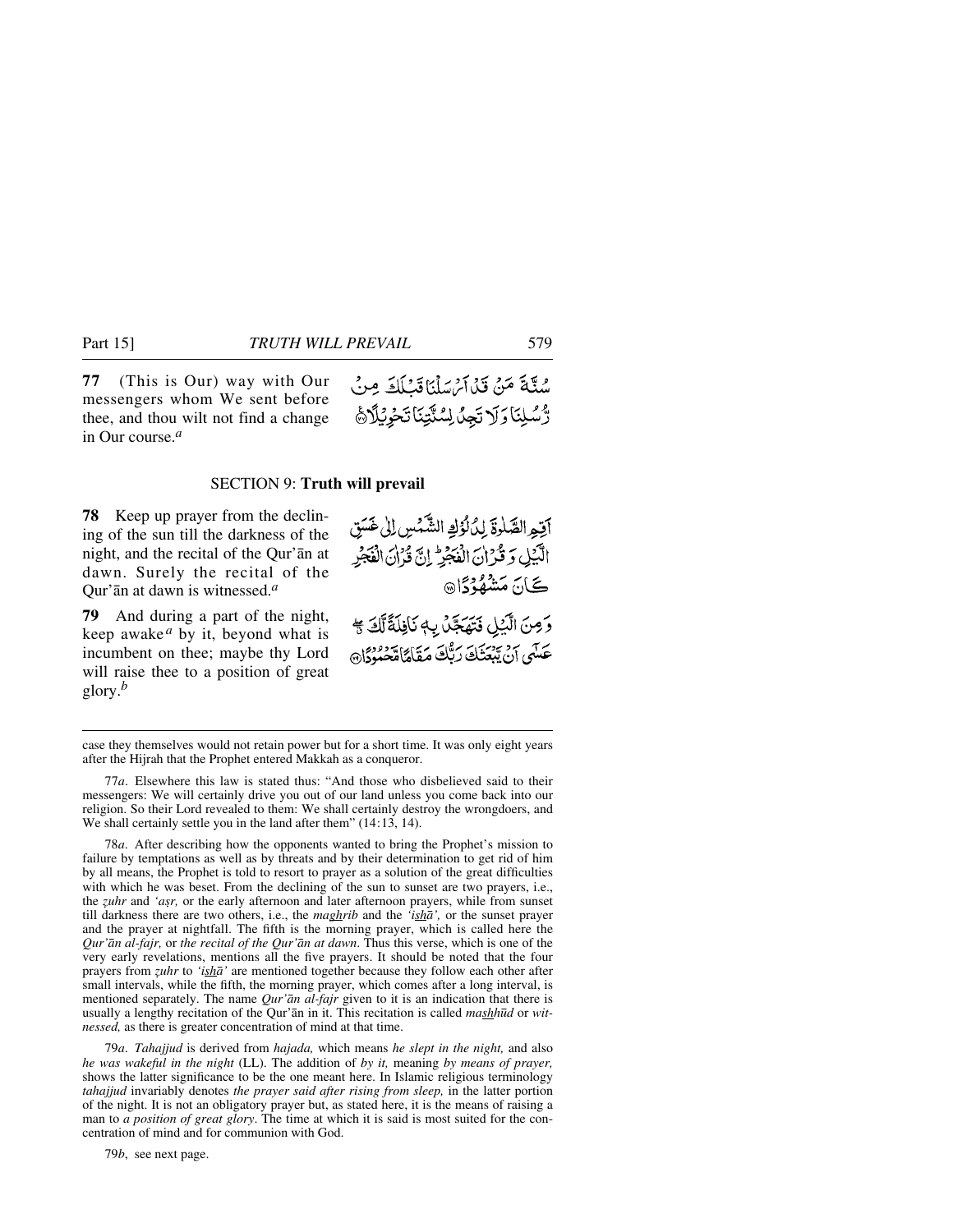**80** And say: My Lord, make me enter a truthful entering, and make me go forth a truthful going forth, and grant me from Thy presence an authority to help (me).*<sup>a</sup>*

**81** And say: The Truth has come and falsehood vanished. Surely falsehood is ever bound to vanish.*<sup>a</sup>*

**82** And We reveal of the Qur'ån that which is a healing and a mercy to the believers, and it adds only to the perdition of the wrongdoers.*<sup>a</sup>*

**83** And when We bestow favours on man, he turns away and behaves

وَقُلْ تَرَبِّ آدَخِلْنِيُ مُكْ خَلَ صِنْدَى وَّ آخَرِجْنِيُّ مُخْرَجَ صِيْ قِ اَجْعَلْ لِّيْ مِنْ لَّنُ نَكْ شَلْطُئًا نَّصِيْرًا۞ وَقُلْ جَآمَ الْحَقَّ وَزَهَقَ الْبَاطِلُ إِنَّ الْبَاطِلَ كَانَ زَهْزُقَا@ وَ نُزِّلُ مِنَ الْقُرْانِ مَا هُوَشِفَاءٌ وَّ رَحْمَةٌ لِّلْمُؤْمِنِينَ وَلَا يَزِيْنَ الطَّٰلِمِيْنَ الأخسائرا وَإِذَآ ٱنْعَمْنَا عَلَى الْإِنسَانِ ٱعْرَضَ وَيَاْ

79*b*. The man whom the opponents had planned to expel from their city as a helpless man was to be raised to a position of eminent dignity through prayer to God, the prayer in the night in particular. As time passes on, the Prophet is ever rising to positions of greater and greater glory. But while the verse speaks in particular of the Prophet and of the great glory to which he was destined to rise, it gives a promise in general as well that whoever is sincere in calling upon God, especially at night, is raised to a position of glory.

80*a*. According to I'Ab the reference here is to the Prophet's Flight, *entering* Madinah and *going forth* from Makkah (JB). The Prophet was thus told in early revelations that he would have to leave Makkah and find shelter in another place. But the words may also be taken in a general sense, man being taught here to pray that his entering into any affair or his exit may be marked by truthfulness, and that he may be granted Divine help in all his undertakings.

81*a.* The advent of the Prophet is here spoken of as the advent of the *Truth,* in reference to the prophecy in John 16:13 as to the coming of the "Spirit of truth" to guide men into all truth: "Howbeit when he, the Spirit of truth, is come, he will guide you into all truth; for he shall not speak of himself, but whatsoever he shall hear, that shall he speak; and he will show you things to come."

The vanishing of falsehood is here spoken of in the past tense to indicate the certainty of its occurrence. Falsehood finally disappeared from Makkah when the Prophet entered it as a conqueror, and as the House of the Holy One was cleared of the idols, the Prophet recited this verse, *The Truth has come and falsehood vanished* (B. 46:32), thus showing that he understood it to contain the prophecy of the conquest of Makkah. According to another report, he also recited on this occasion 34:49: "Truth has come, and falsehood neither originates, nor reproduces," showing that idol-worship was being swept away from Arabia forever. The statement made here, however, is general and it means that falsehood cannot stand before Truth and that Truth must finally prevail in the whole world, as it prevailed in Arabia in the lifetime of the Prophet.

82*a*. The Qur'ån is here called a healing and a mercy for spiritual diseases, and it is a fact to which history bears testimony that spiritual diseases were all swept away by the Qur'ån. But, it is added, it is a healing for the believers who follow it, and not for those who reject it, and its rejection brings only greater loss.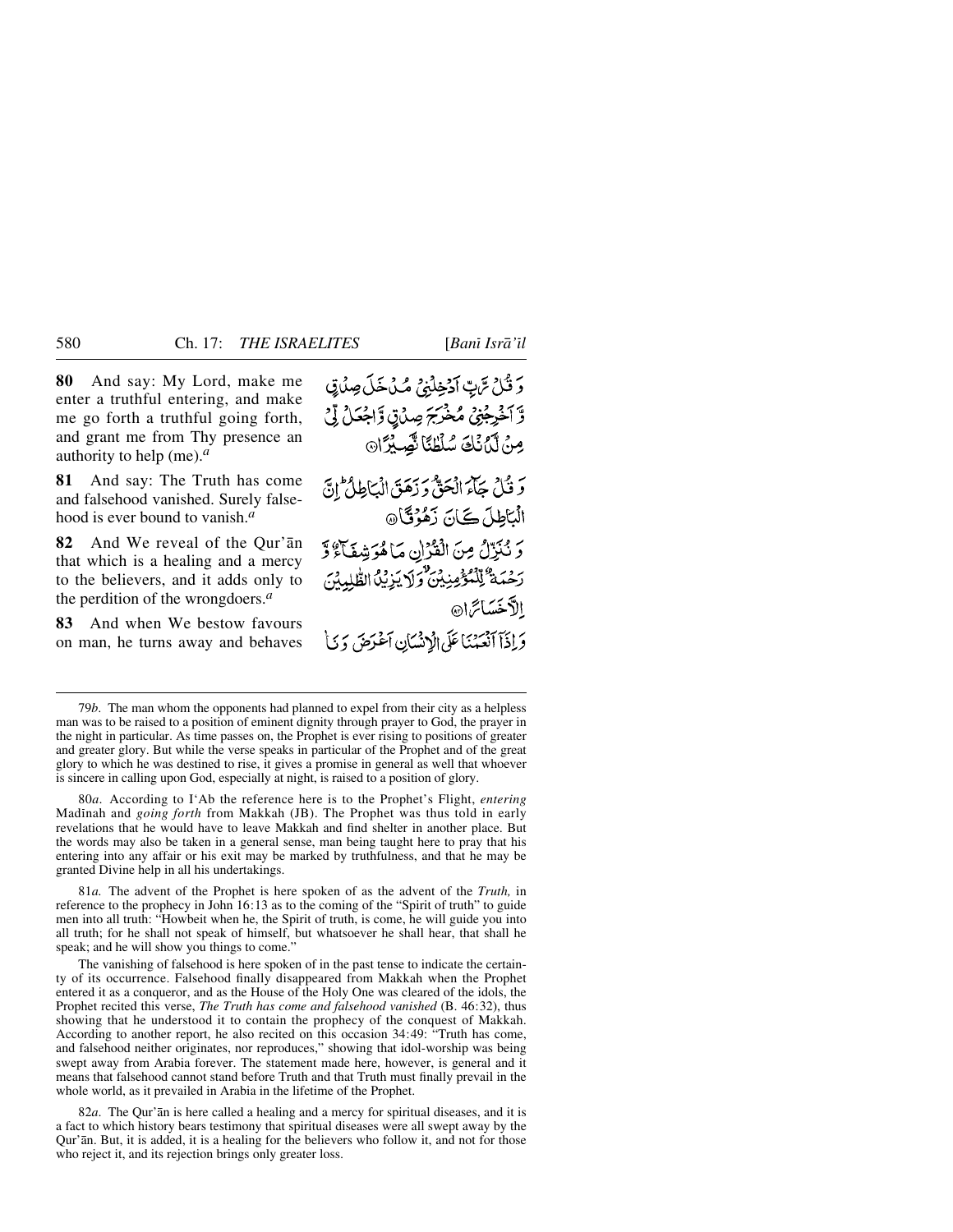proudly; and when evil afflicts him, he is in despair.

**84** Say: Everyone acts according to his manner. But your Lord best knows who is best guided on the path.*<sup>a</sup>*

#### SECTION 10: **The Qur'ån — a Unique Guidance**

**85** And they ask thee about the revelation.*<sup>a</sup>* Say: The revelation is by the commandment of my Lord, and of knowledge you are given but a little.

**86** And if We please, We could certainly take away that which We have revealed to thee, then thou wouldst find none to plead (thy cause) against Us —

**87** But it is a mercy from thy Lord. Surely His bounty to thee is abundant.

**88** Say: If men and jinn should combine together to bring the like of this Qur'ån, they could not bring the like of it, though some of them were aiders of others.*<sup>a</sup>*

**89** And certainly We have made clear for men in this Qur'ån every

consequences which appear later but which are always known to God.

Qur'ån, this is the only one where the *jinn* and the *men* are spoken of together; in all the other places the *shuhadå',* or the *leaders,* take the place of the *jinn.* Bearing in mind that *jinnß* (plural *jinn*) means also a *man acting with penetrative energy in his affairs,* it becomes certain that the word *jinn* in this verse conveys the same significance as the word *shuhadå'* in other verses. This settles conclusively that the word *jinn* is used in the Holy Qur'ån for the leaders of evil.

84*a*. Both the believer and the disbeliever act according to the rules of conduct which they have set before themselves. Who is on the right path is made clear by the

85*a*. For the word *r∂ƒ,* meaning *inspiration* or *revelation,* see 4:171*b*. Here, before this verse as well as after it, the Qur'ån is the only topic of discussion, and therefore the context shows clearly that the question of the disbelievers is not about the soul of man, for which the proper word is *nafs,* but about the Qur'ån itself, i.e., *the revelation* or *the spirit*.

دَيْتَنْكَوْنَكَ عَنِ الدَّمْجِ الْمَثْلِ الدُّوْمِ مِنْ أَمُرِ مَنِيٌّ وَمَا أَوْتِيَ تَمُّ قِنَ الْعِلْمِ الاقللا وَلَيِنْ شِئْنَا لَنَدْهِ مَنَّ بِالَّذِئِ أَوْحَيْنَا إِلَيْكَ تُمَرَّ لَا تَجِنُّ لَكَ بِهِ عَلَيْنَا وَلِيُلَاثَ الآرَحْمَةُ مِّنْ تَرْبَكَ إِنَّ فَضْلَهُ كَانَ *عَلَيْ*كَ كَبِيْزًا۞ تُكْ لَيْنِ اجْتَمَعَتِ الْإِنْشُ وَالْجِنُّ عَلَى آنُ يَأْتُوْا بِعِثْلِ هٰذَاالْقُرْْنِ لَا يَأْتُوْنَ بِبِيثْلِهِ وَلَوْكَانَ بَعْضُهُمُ لِبَعْضٍ ظَهِيْرًا @ وَلَقِيْهِ صَدَّفْنَا لِلنَّاسِ فِي هٰذَاالْقَرْنِ

قُلْ ݣَلّْ يْعْمَلْ عَلَى شَاكِلَتِهِ ۚ فَرَبُّكُمْ ۚ أَعْلَمُ بِيَهْنَ هُوَ أَهْيَايِ سَبِيئِكَٱ ۞

<sup>88</sup>*a*. For the uniqueness of the Holy Qur'ån, see 2:23*a*. It may be noted that out of the four places in which the disbelievers are challenged to produce the like of the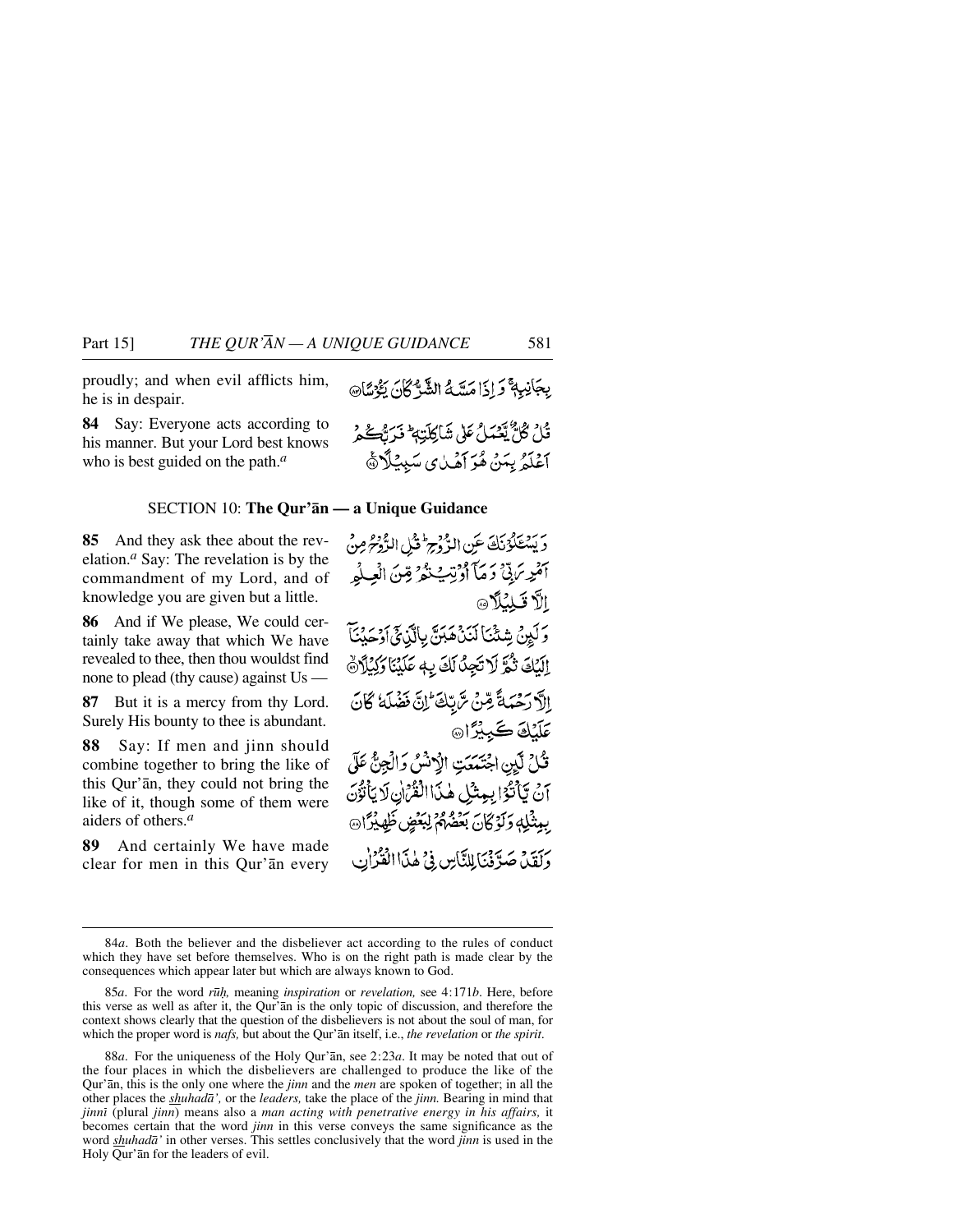kind of description,*<sup>a</sup>* but most men consent to naught save denying.

**90** And they say: We will by no means believe in thee, till thou cause a spring to gush forth from the earth for us,*<sup>a</sup>*

**91** Or thou have a garden of palms and grapes in the midst of which thou cause rivers to flow forth abundantly,

**92** Or thou cause the heaven to come down upon us in pieces, as thou thinkest, or bring Allåh and the angels face to face (with us),

**93** Or thou have a house of gold, or thou ascend into heaven. And we will not believe in thy ascending till thou bring down to us a book we can read. Say: Glory to my Lord! am I aught but a mortal messenger?*<sup>a</sup>*

مِنْ كُلِّ مَثَلٍ ۖ وَإِنَّى آَكَتْنَرُ النَّاسِ الأكثو<sup>م</sup>ا® دَ قَبَالُوْا لَدْمْ تَوْقِيمِينَ لَكَ حَتَّى تَفْجَرَ لَمْنَا مِنَ الْأَكْرَضِ يَذَٰبُوُغَّانَ أَوْ تَكْوُنَ لَكَ جَنَّةٌ قِنْ نَجْيَٰلٍ وَّعِنَٰيِ فَتَفَجِّرَ الْأَنْهَرَ خِلْلَهَا تَفَجِّيْرًا ﴾ أَدْ تَسْقِطَ السَّيَاجِ كَمَا زَعَهُتَ عَلَيْنَاكِسَفًا أَرْ تَأْتِيَ بِاللَّهِ وَالْمَلَّيْكَةِ قَبِيْلًانَّهَ

أَوْيَكُوْنَ لَكَ بَيْتٌ مِّنْ زُخْرُنٍ أَوْتَرُوْ فِي السَّمَاءِ وَلَنْ تُؤْمِنَ لِرُقِيِّكَ حَتَّى تُنْزِّلَ عَلَيْنَاكِتْبًا تَقْرَؤُهُ وَّلُ سُبْحَانَ مَ قِّ هَـٰلُ كُنُتُ اِلْاَ بَشَرًّا رَّسُوْاً وَ هَذَا

## SECTION 11: **Justice of Retribution**

**94** And nothing prevents people from believing, when the guidance comes to them, except that they say: Has Allåh raised up a mortal to be a messenger?

وَ مَا مَنَعَ النَّاسَ أَنْ يُؤْمِنُوٓ ٰاذۡ حَآءَهُمُّ الْهُدَّى الْآيَانُ قَالُوْٓا أَبِعَتَ اللَّهُ بَشَرًا رَّسُوْلَا ﴾

<sup>89</sup>*a*. *Mathal* is synonymous with *wasf* (R), and thus a description of anything may be called its *mathal,* though its application to a description by way of comparison or *a parable* is more general. It is here affirmed that all that contributes to the moral and spiritual welfare of man is made distinct in the Holy Qur'ån.

<sup>90</sup>*a*. The signs demanded in this and the following three verses relate to the promises made for the righteous and the threats of punishment for the wicked, as given in the Qur'ån, and they were no doubt fulfilled in due time. But the disbelievers wanted to see the spiritual blessings of communion with God in a physical shape. The believers were granted gardens with rivers running in them even in this life, and punishment from heaven overtook the opponents, but this was to come about, and did come about, gradually.

<sup>93</sup>*a.* The answer to all the demands of the disbelievers is that the Prophet was only a mortal messenger, and the prophecies regarding his own great future or the discomfiture of his enemies would be brought to fulfilment gradually, as in the case of messengers before him.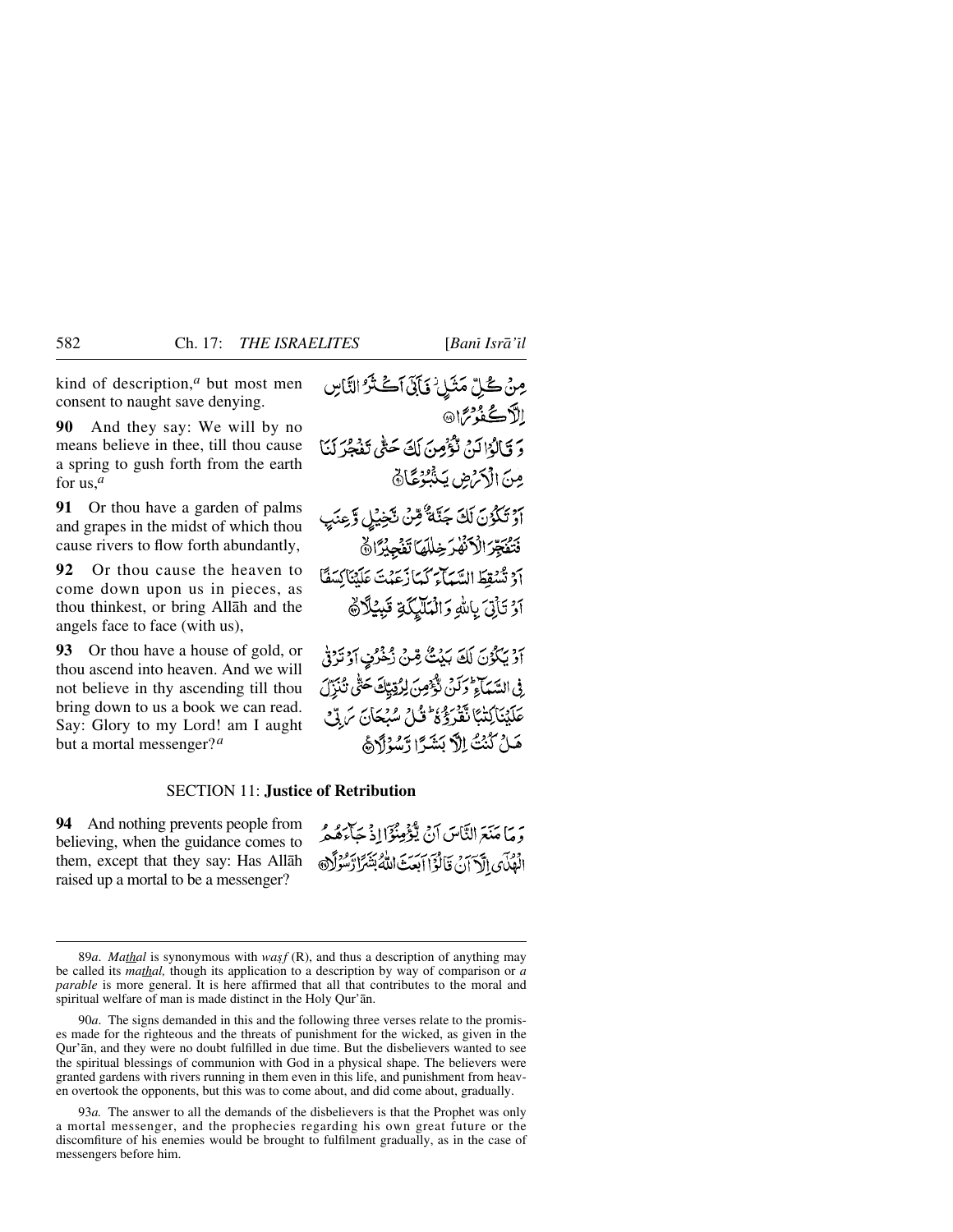**95** Say: Had there been in the earth angels walking about secure, We would have sent down to them from the heaven an angel as messenger.

**96** Say: Allåh suffices for a witness between me and you. Surely He is ever Aware of His servants, Seeing.

**97** And he whom Allåh guides, he is on the right way; and he whom He leaves in error, for them thou wilt find no guardians besides Him. And We shall gather them together on the day of Resurrection on their faces, blind and dumb and deaf. Their abode is hell. Whenever it abates, We make them burn the more.

**98** This is their retribution because they disbelieve in Our messages and say: When we are bones and decayed particles, shall we then be raised up into a new creation?

**99** See they not that Allåh, Who created the heavens and the earth, is able to create the like of them? And He has appointed for them a term, whereof there is no doubt. But the wrongdoers consent to naught but denying.

**100** Say: If you control the treasures of the mercy of my Lord, then you would withhold (them) for fear of spending. And man is ever niggardly.

قَلْ لَوْكَانَ فِي الْأَكْرَضِ مَلَيْكَةٌ يَّمْشُوْنَ مُطْهَيْتِيْنَ لَنَزَّلْنَا عَلَيْهِمْ مِّنَ السَّمَاءِ مَلَڪَّا رَّسُوُلَا@ قَامُ كَفَىٰ بِاللَّهِ شَهِيْدًا بِكِيْنِي وَبِكِيْنَكُمْرُ ۖ اِنَّهٗ كَانَ بِعِبَادِهٖ خَبِيْرًا بَصِيْرًا @ وَ مَنْ تَهْدِيدِ اللَّهُ فَهُوَ الْمُهْتَدِينَ وَمَنْ يَّعْبَلِا ۚ فَكَنْ نَجِدَلَهُمْ أَوْلِيَآءَ مِنْ دُوْنِهِمْ ۖ دَ بَحْشْرُهُمْ يَوْمَرَ الْقِيْبَةِ عَلَى وُجُوْهِهِمْ عْيُنَا وَيَكْتُبَا وَّصُبَّآ مَا ْرُبِّعُهُ جَهَيَّتُهُ ۖ كُلّْمَاجَيَتْ بْرِدْنْهُمْ سَعِيْرًا۞

ذَلِكَ جَزَادُهُمْ بِأَنَّهُمْ كَفَرُوا بِأَيْتِنَا دَ قَالُؤَاءَ إِذَا كُنَّاعِظَاهًا دِّسُ فَاتَاءَانَّا لَمَنْعُوْنُوْنَ خَلْقَا جَبِينِكَأِنَّ

آدَلَهُ يَرَوْا آنَّ اللهَ الَّذِي خَلَقَ السَّمْلُوتِ وَالْأَمْهَضَ قَادِئُ عَلَى آنَ تَخَلُّقُ مِثْلَاهُمْ رَّجَعَلَ لَهُمْ آجَلًا لَّا رَيْبَ فِيْهِ ۚ فَيَآتَىٰ الطُّلِمُوْنَ إِلاَّ كُفُّهُ ثِمَّا ۞ ثَّلُ لَّوَ أَنْتَمُرْتَمَلِكُوُنَ خَزَايِنَ رَضَحَ بَرِبِّيٍّ إِذَالَّا مَسْكَنْفِرْ حَشْيَةَ الْانْفَ قِي ط دَ ڪَانَ الْإِنْسَانُ قَشَرْتَهُا هُ

### SECTION 12: **Comparison with Moses**

**101** And certainly We gave Moses nine clear signs;*<sup>a</sup>* so ask the Children وَلَقَلْ اتَّيْنَا مُؤْسَى تِسْعَ ايْتِ بِكِيّْنَتٍ

<sup>101</sup>*a*. These nine signs are detailed in 7:133*b,* where it is shown that they agree with the signs mentioned in Exodus. These signs are the rod, the shining hand, the drought, the loss of fruits, widespread death, the locusts, the lice, the frogs and the blood.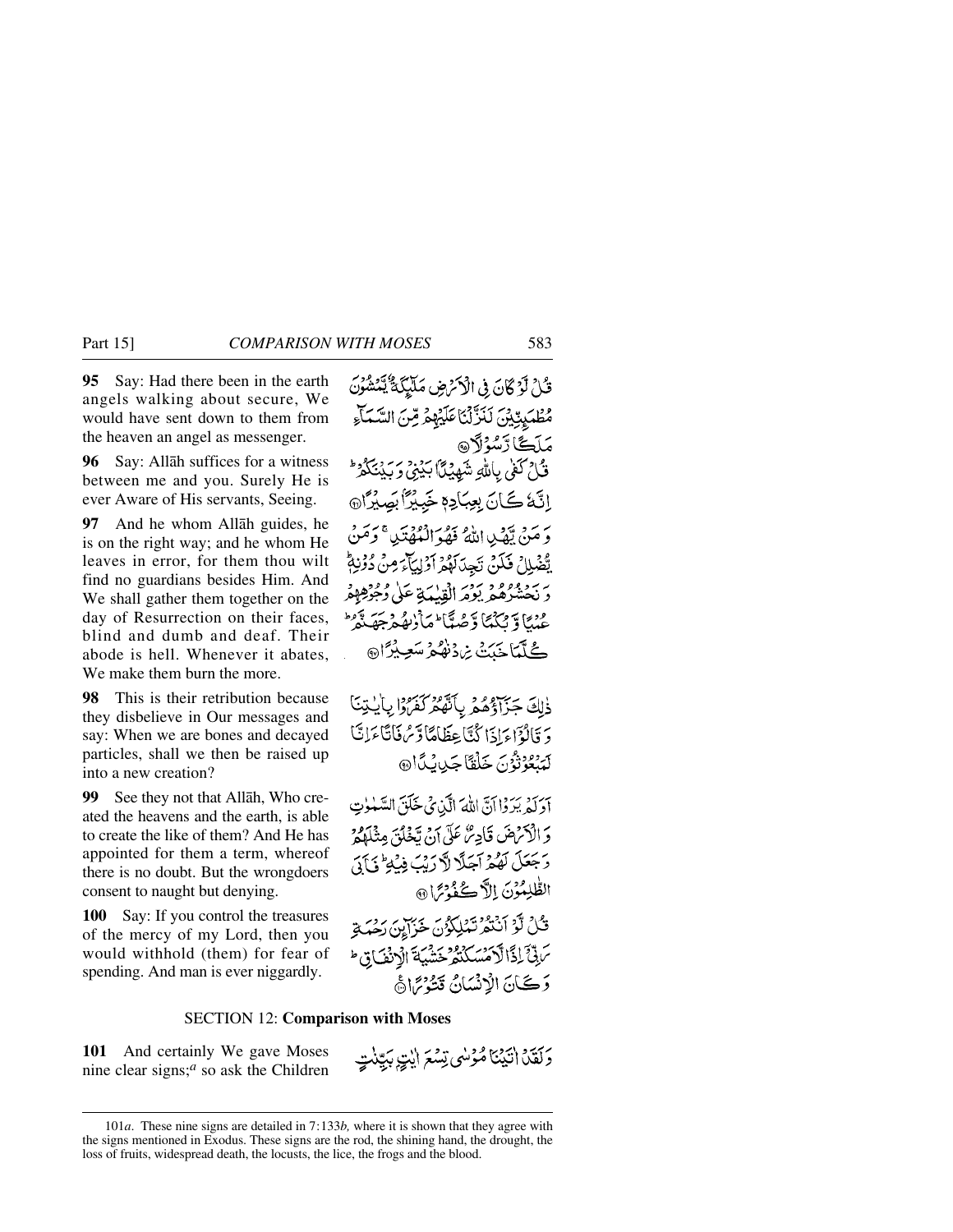of Israel. When he came to them, Pharaoh said to him: Surely I deem thee, O Moses, to be one bewitched.

**102** He said: Truly thou knowest that none but the Lord of the heavens and the earth has sent these as clear proofs; and surely I believe thee, O Pharaoh, to be lost.

**103** So he desired to scare them from the land, but We drowned him and those with him, all together;*<sup>a</sup>*

**104** And We said to the Children of Israel after him: Abide in the land.*<sup>a</sup>* But when the latter promise came, We brought you all rolled up.*<sup>b</sup>*

**105** And with truth have We revealed it, and with truth did it come. And We have not sent thee but as a giver of good news and as a warner.

**106** And it is a Qur'ån We have made distinct, so that thou mayest read it to the people by slow degrees, and We have revealed it in portions.

**107** Say: Believe in it or believe not. Surely those who are given the knowledge before it, fall down prostrate on their faces, when it is recited to them,

**108** And say: Glory to our Lord!

فَسْتَلْ بَنِيٍّ إِسْرَآءِيْلَ إِذْ جَآءٌ هُـمْ فَقَالَ لَهُ فِرْعَوْنُ إِنِّي لَاَظُنُّكَ يُمُؤْسُى متشخرتما ها قَالَ لَقَدْ عَلَمْتَ مَآَ أَنْزَلَ هَؤُلَآءِ الْإِ رَبُّ السَّمْوٰتِ وَالْأَرْضِ بَصَابِرَ ۚ وَ إِنَّ لْأَظُنُّكَ يُفِرْعَوْنُ مَنْثُوْتِرَانَ فَأَرَادَ أَنْ تَسْتَغِذَّهُمْ مِّنَ الْأَسْ ضِ فَأَغْرَقْنَهُ وَمَنْ مَّعَهُ جَيِيْعًا ﴾ وَّ قُلْنَا مِنَّ بَعْدِ بِبَنِيِّ إِسْرَاءِ بِلَ اسْكُنُوا الْأَمْرَضَ فَإِذَا جَآءَ وَعَدُ الْأَخِرَةِ جِئْنَا بكُمُ لَفِيُفَاٰ ۞ وَ بِالْحَقِّ اَنْزَلْنُهُ وَ بِالْحَقِّ نَزَلَ وَ مَأْ آَسُسَلَنَكَ اِلَّ مُبَيِّدًا وَّنَ بِيُّامً وَ قُرْانًا فَيَرَقَنْكَ لِتَفَرَآهُ عَلَى النَّاسِ عَلَى مُكَٰثٍ وَّ تَزَّلۡنَٰهُ تَـٰزِيۡلَا۞ قُلْ أُمِنُوْا بِهَ أَوْلَا تُؤْمِنُوْا لِّكَ الَّذِينَ أَرْثَوْا الْعِلْمَ مِنْ قَبْلِهِ إِذَا يُتْلَى عَلَيْهِمْ يَخِرُّونَ لِلْأَذْقَانِ سُجَّنَّا ﴾ وَّيْقُوْلُوْنَ سُبْخَنَ رَبِّنَآ إِنِّي ڪَانِ وَعِلَّ

<sup>103</sup>*a*. *Istafazza-h∂* means *he unsettled him,* and also *he deceived him so as to cast him into destruction,* and *he slew him* (LL).

<sup>104</sup>*a*. By the *land* is meant the land promised to the Israelites; Moses had asked Pharaoh to allow his people to leave Egypt to settle in the Holy Land (20:47).

<sup>104</sup>*b*. The latter promise here relates to the promise given to Moses for the raising up of another prophet like him. This is corroborated by what is said in the next verse about the revelation of the Qur'ån, which came with truth, i.e., in fulfilment of a true promise. By the rolling up of the Israelites is meant that they would make way for another people, who would inherit the kingdom of God.